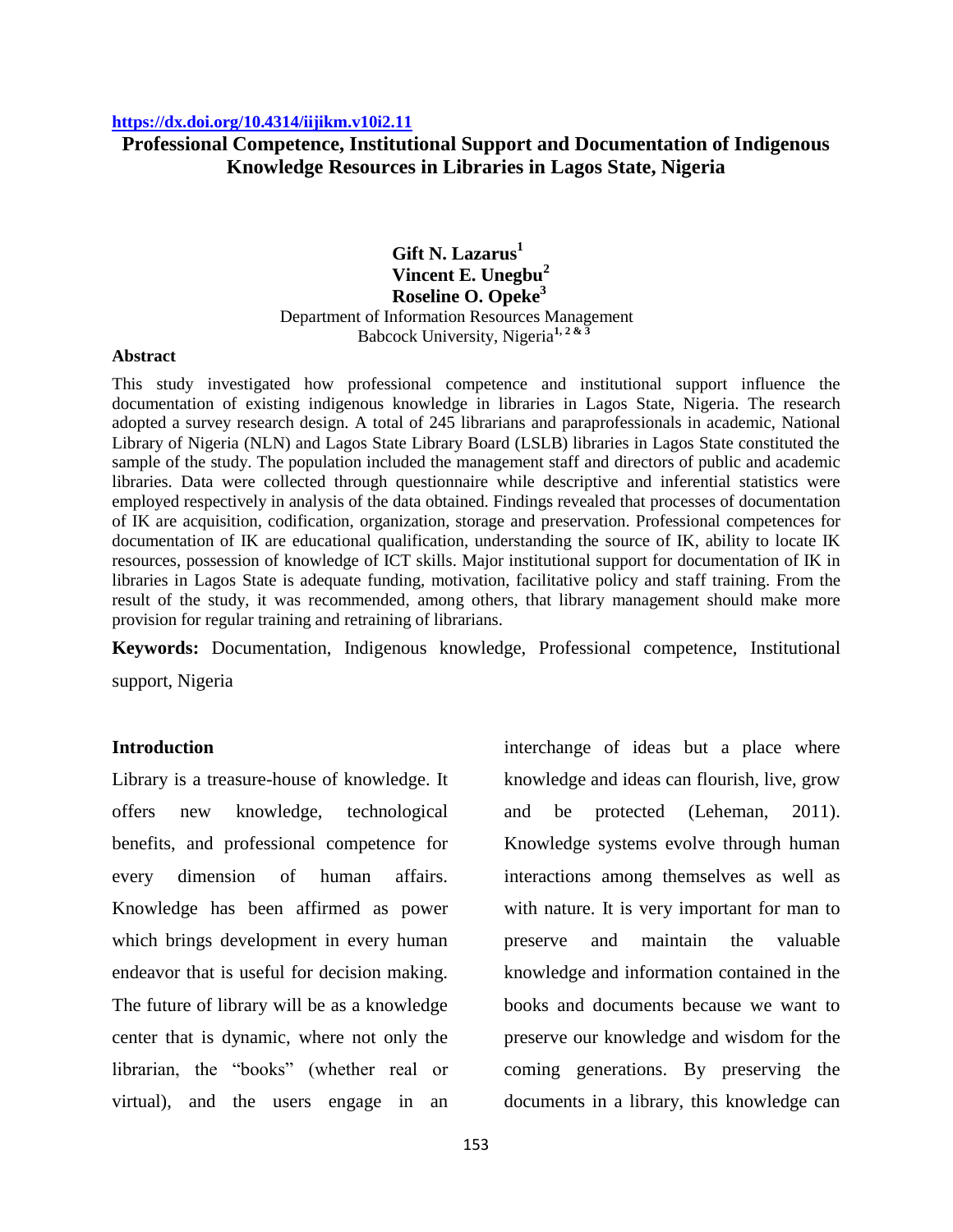be made available to others so that they can benefit from it (Adeyemo & Adebayo (2017)

The central mission of a library is to collect, organize, preserve, document and provide access to knowledge and information. In fulfilling this mission, libraries preserve and document a valuable record of culture that can be passed down to succeeding generations, thus, indigenous knowledge (IK). IK is home-grown and cultural knowledge of a specific society. Hence, the term Indigenous Knowledge has different synonyms such as, traditional knowledge, local knowledge, community knowledge, rural peoples' knowledge, farmers' knowledge (Mahalik & Mahapara, 2010). This is in line with Nnadozie (2013) who also identified several terms that are often used to refer to indigenous knowledge such as Local Knowledge (LK), Indigenous Technical Knowledge (ITK), Traditional Knowledge (TK), Indigenous Skill (IS) and People's Knowledge (PK). Other terms are: Folk Knowledge (FK), Rural People's Knowledge (RPK), Ethno-Science (ES), Oral Tradition (OT) and Cultural Science (CS).

Mahalik and Mahapara (2010) asserted that when a knowledgeable or old person dies, a whole library disappears. This in other words illustrates the magnitude and importance of indigenous knowledge that the older generation have. It promotes the use of in-situ and ex-situ documentation methods, the process that implicates the preservation, documentation and management of both tacit and non-tacit IK. Stevens (2008) further acknowledges that, in the knowledge management arena, tangible and intangible knowledge can complement each other. Anyira, Onoriode and Nwabueze (2010) noted that documentation of IK like any social practice, belongs to a specific cultural universe and is guided by beliefs, codes and values that are not necessarily shared by communities whose heritage it portrays. Documentation of IK makes it easy to share and is one way to preserve IK. Sithole (2006) described documentation of IK as a way to protecting it from exploitation by actors other than its true originators. That is to say that documentation of IK, apart from serving the purpose of preservation, makes indigenous knowledge easily available to professionals within the development sector. In other words, it not only protects from exploitation but also makes it available to those with good intentions and also preserves it from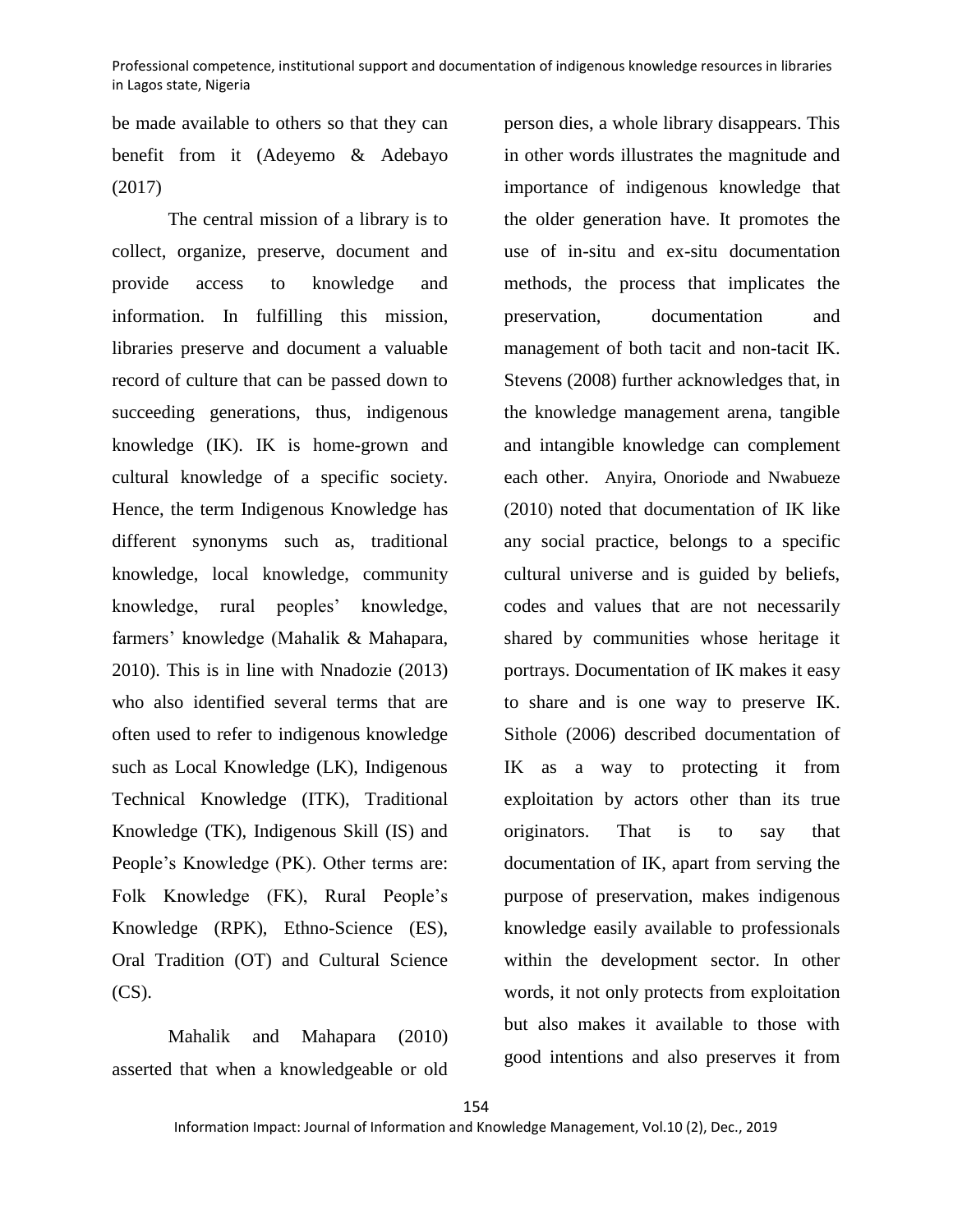extinction. Traditionally, librarians give little or no attention to IK documentation; though libraries and information professionals can play an important role in assisting indigenous communities with the documentation and preservation of traditional knowledge through the provision of resources and expertise in collection, organization, storage and retrieval (Adeyemo &Adebayo, 2017).

Morris (2010) purported that IK is linked to humans who consciously and unconsciously interact with their environment and with each other through the use of language and symbols. According to Sarkhel (2016), IK for documentation in the libraries include: information on trees and plants that show the soil salinity or that are known to flower at the beginning of the rains; information on practices and technologies such as seed treatment and storage methods, bone-setting methods and disease treatments; resources on beliefs, myths, legends and taboos such as religious festivals and ceremonies. Documentation of IK cannot be achieved without involving professional competence of librarians in academic libraries because they have definite role to play in understanding, locating, collecting, interpreting,

disseminating and preserving indigenous knowledge. Indigenous knowledge provides the basis for problem-solving for local communities and especially for indigenous people. It is also a primary source of information that is useful in the developmental process. It has been observed that library and information professionals who see knowledge as an asset to be kept, retained, and sustained for the future seem not to be encouraging documentation of IK in the library and this may hinder the desired IK research (Adeyemo & Adebayo, 2017). The tendency among library and information professionals has been to emphasize recorded knowledge at the expense of unrecorded indigenous knowledge (Ngulube, 2002). This may be as a result of incompetence of the professional librarians probably in terms of their educational qualification, understanding the source of IK, experience of IK documentation and Information and Communication Technology skill. It could also be as a result of insufficient institutional support such as funding, motivation, facilitative policy and staff development for proper documentation of IK in the library and information centers.

Professional competence means behaving in an ethical manner while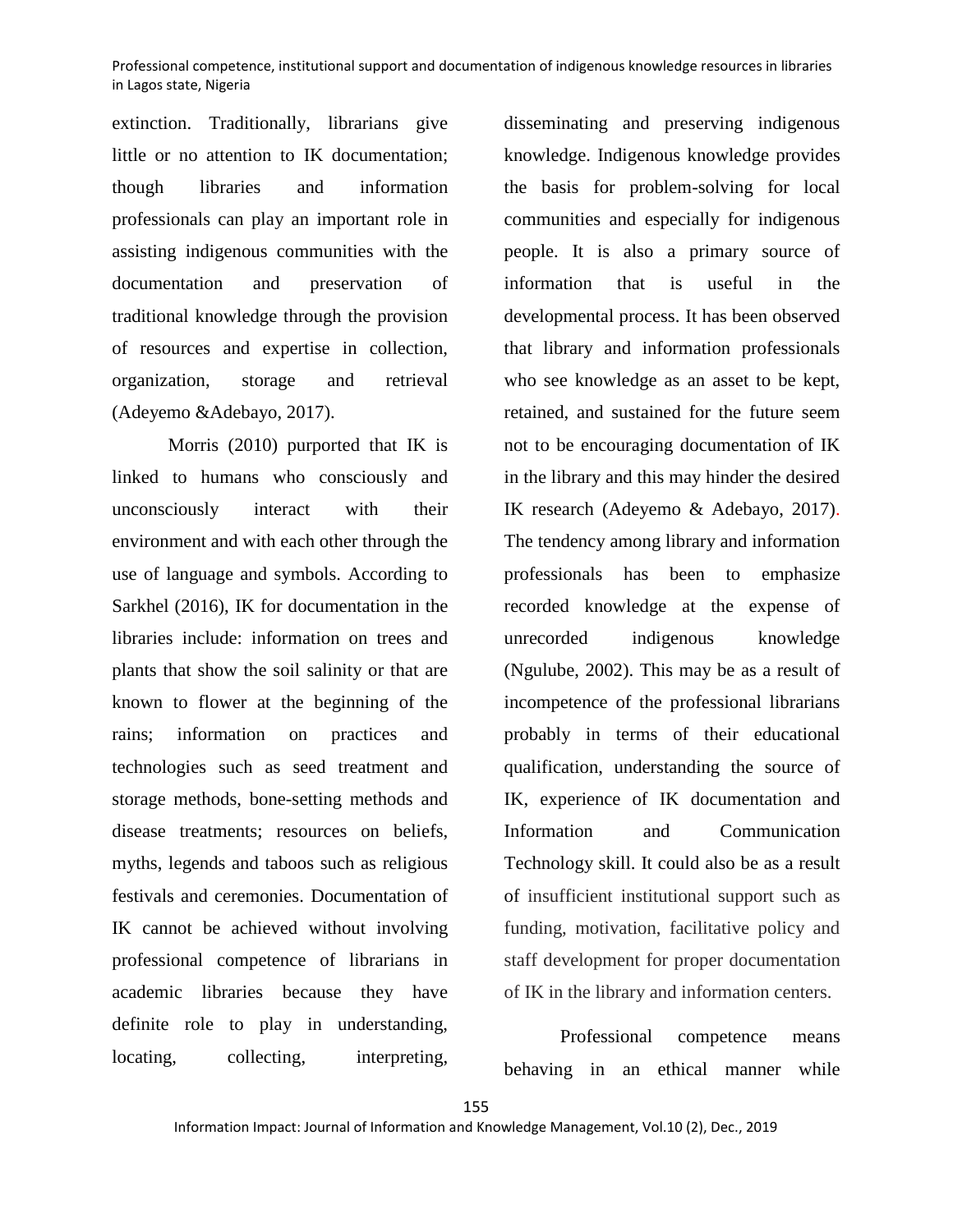assuming and fulfilling one's rightful responsibilities in every situation every time, without fail. It can also be seen as conducting affairs in such a way as to engender trust and confidence in every aspect of work. Chio and Rasmussen (2006) opined that professional competence should be required to have more breadth and depth of knowledge, and skills across the dimensions of professional training on management skills through practical experience. It is the responsibility of an individual to demonstrate competence and professionalism to its clients in an organization or institution. The concept of competence is probably as old as humankind. Okoye (2013) defined competence as a cluster of related abilities, commitments, knowledge and skills that enable a person or an organization to act effectively in a job or situation. In other words, it is interplay of knowledge, understanding, skills and attitudes required to do a job effectively from the point of view of both the performer and the observer. According to Karhumaki (2015) competence consists of education, gained information, skills and experience. Competence is different from knowledge in sense of practical know how and skills. Personal attitudes and motivation have an effect on how different persons, even with the exact same education, see and experience competence. Competence has become a remarkable factor for guaranteeing library and information professional success. This research therefore investigates how professional competence and institutional support influence the documentation of the existing indigenous knowledge in the libraries in Lagos State, Nigeria.

# **Objectives of the study**

The main objective of this research was to investigate how professional competence and institutional support influence documentation of indigenous knowledge in libraries in Lagos State, Nigeria. The specific objectives were to:

1. identify the processes of documentation of indigenous knowledge in the libraries in Lagos State;

2. find out the professional competence for documentation of indigenous knowledge in the libraries in Lagos State;

3. identify the institutional support for the documentation of indigenous knowledge in the libraries in Lagos State and

### **Methodology**

The research adopted a survey research design. Survey research design is used when

156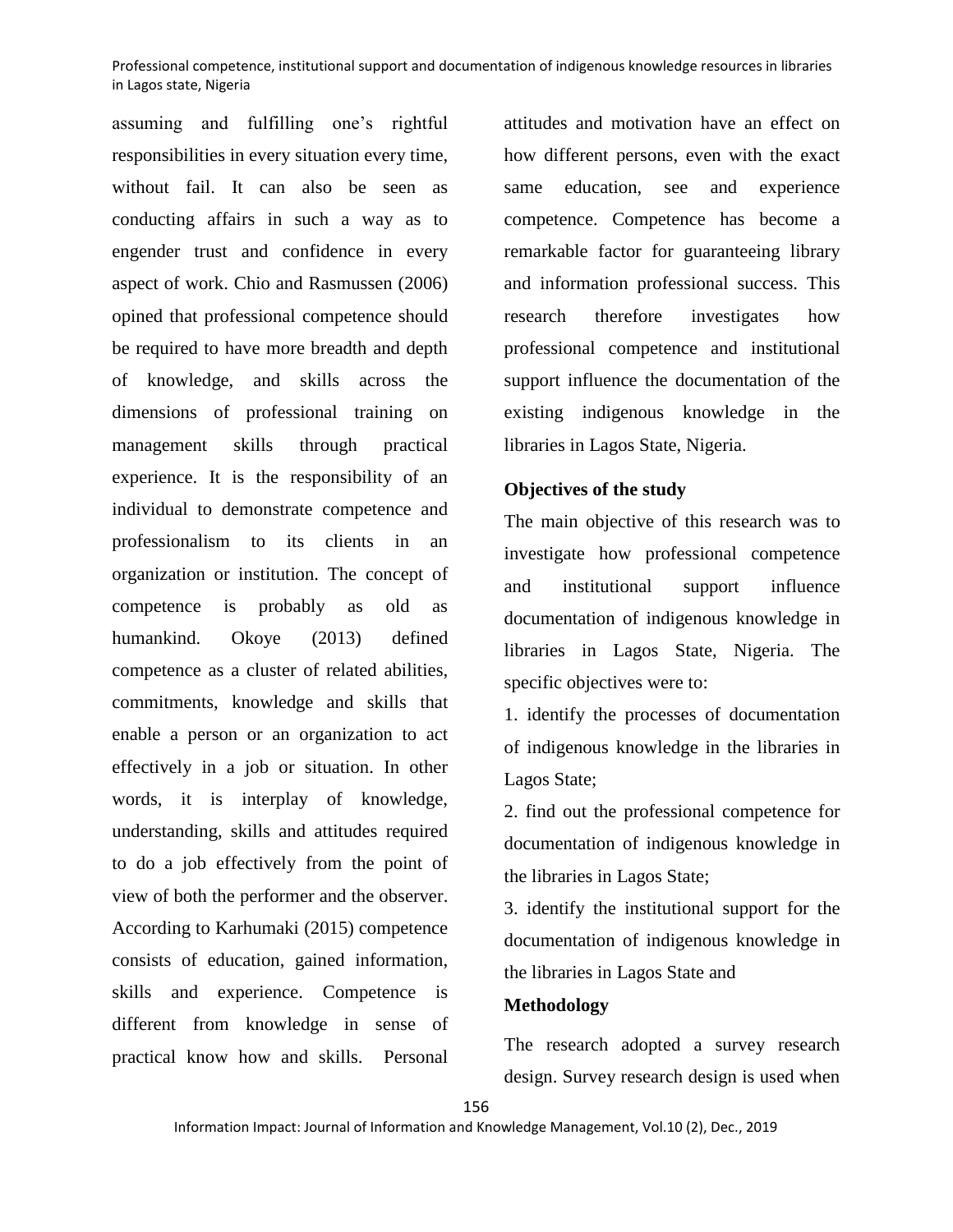the researcher is interested in eliciting information about a population of interest based on the responses of a selected sample drawn from the same population. The target population of this study comprised all librarians and paraprofessionals in the seven (7) academic libraries in Lagos State, National Library of Nigeria (NLN) Lagos, and Lagos State Library Board (LSLB) with its twelve division in various Local Government Area in Lagos State. There are a total of 245 librarians and paraprofessionals in Lagos State (NLA, Lagos Chapter, 2018; Lagos State Library Board, 2018). The population included the management staff and directors of public and academic libraries. The entire population was used as sample for the study. Data were collected through questionnaire while descriptive and inferential statistics were employed in analyzing the data. The descriptive statistics of frequency and percentage were used in analyzing the demographic variables, while percentage, mean and standard deviation were used in analyzing the data collected.

## **Result and discussion**

**Table 1: Frequency distribution of respondents by years of experience** 

| <b>Years of Experience</b> | Freq. | (%)    |
|----------------------------|-------|--------|
|                            |       |        |
| 1 to 5years                | 26    | 10.6   |
|                            |       |        |
| 6 to 10 years              | 44    | 18.0   |
| 11 to 15 years             | 54    | 22.0   |
|                            |       |        |
| 16 to 20years              | 73    | 29.8   |
|                            |       |        |
| 21 years and above         | 48    | 19.6   |
|                            |       |        |
| <b>Total</b>               | 245   | 100.0% |
|                            |       |        |

Table 1 reveals that majority of the respondents are within the age bracket of 16-20 years , followed by 21 years and above.

**Table 2: Frequency distribution of respondents by gender** 

| <b>Gender</b> | Freq. |        |
|---------------|-------|--------|
|               |       | $(\%)$ |
| Male          | 97    | 39.6   |
| Female        | 148   | 60.4   |
| <b>Total</b>  | 245   | 100.0  |

There are more female respondents than male as shown in table 2 above.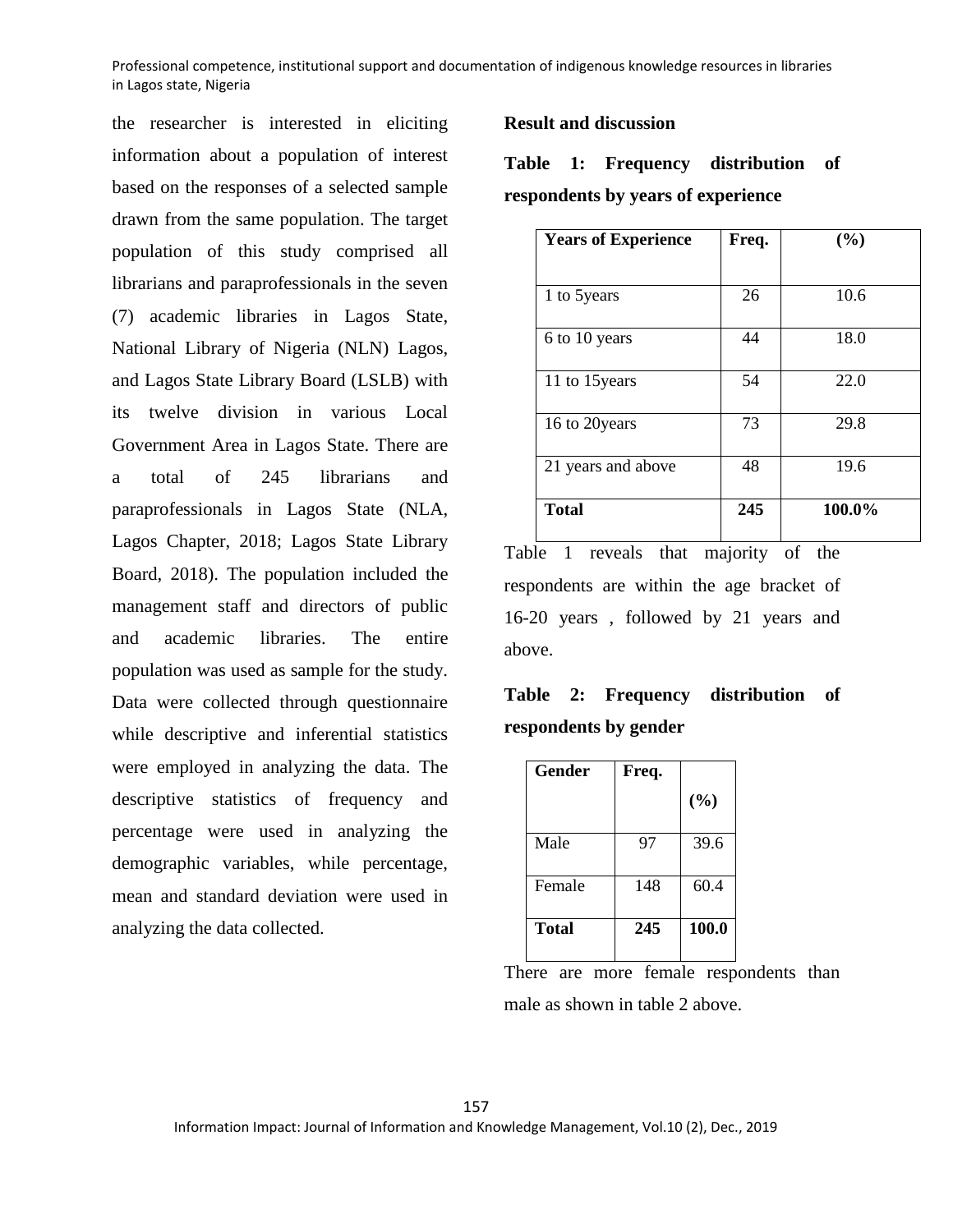# **Table 3: Frequency distribution of**

# **respondents by libraries in Lagos**

| <b>Libraries in Lagos</b> | Freq. |       |
|---------------------------|-------|-------|
|                           |       | (%)   |
| National Library          | 22    | 9.0   |
| Public Library            | 89    | 36.3  |
| Academic Library          | 134   | 54.7  |
| <b>Total</b>              | 245   | 100.0 |

Data from table 3 shows that respondents from academic library are more

**Table 4: Frequency distribution of respondents by highest academic qualification**

| <b>Highest</b>    | <b>Frequency</b> | Percentage |
|-------------------|------------------|------------|
| Academic          |                  | (%)        |
| Qualification     |                  |            |
| National          | 35               | 14.3       |
| Diploma           |                  |            |
| Highest           | 22               | 9.0        |
| National          |                  |            |
| Diploma           |                  |            |
| <b>B.Sc./BLIS</b> | 33               | 13.5       |
| <b>MLIS/MLS</b>   | 130              | 53.1       |
| Ph.D.             | 25               | 10.2       |
| <b>Total</b>      | 245              | 100.0      |

Respondents with postgraduate degrees are more than other categories of respondents as revealed in table 4.

# **Table 5: Processes of documentation of IK in libraries in Lagos State**

| <b>SN</b>     | <b>Processes of documentation of</b><br>indigenous knowledge resources | <b>Strongly Disagree +</b><br>Disagree $(\% )$ |            | Agree + Strongly Agree<br>$\frac{9}{6}$ | Mean       | <b>SD</b> |      |
|---------------|------------------------------------------------------------------------|------------------------------------------------|------------|-----------------------------------------|------------|-----------|------|
|               | <b>Acquisition</b>                                                     |                                                |            |                                         |            |           |      |
| 1             | We acquire IK through storytelling                                     | $0(0.0\%)$                                     | 42         | $121(49.4\%)$                           | 82(33.5%)  | 3.45      | 0.51 |
|               | from the elders of the community.                                      |                                                | $(17.1\%)$ |                                         |            |           |      |
| 2             | We acquire IK in form of                                               | $0(0.0\%)$                                     | 46 18.8%)  | 89(36.3)                                | 110(44.9%) | 3.32      | 0.42 |
|               | descriptive texts such as reports                                      |                                                |            |                                         |            |           |      |
| $\mathcal{E}$ | We acquire IK by organizing talk                                       | $27(11.0\%)$                                   | 53(21.6%)  | 90(36.7%)                               | 75(30.6%)  | 3.21      | 0.47 |
|               | shows with traditional rulers and                                      |                                                |            |                                         |            |           |      |
|               | elderly people                                                         |                                                |            |                                         |            |           |      |
|               | <b>Grand Mean</b>                                                      |                                                |            |                                         |            | 3.33      |      |
|               | <b>Codification</b>                                                    |                                                |            |                                         |            |           |      |

158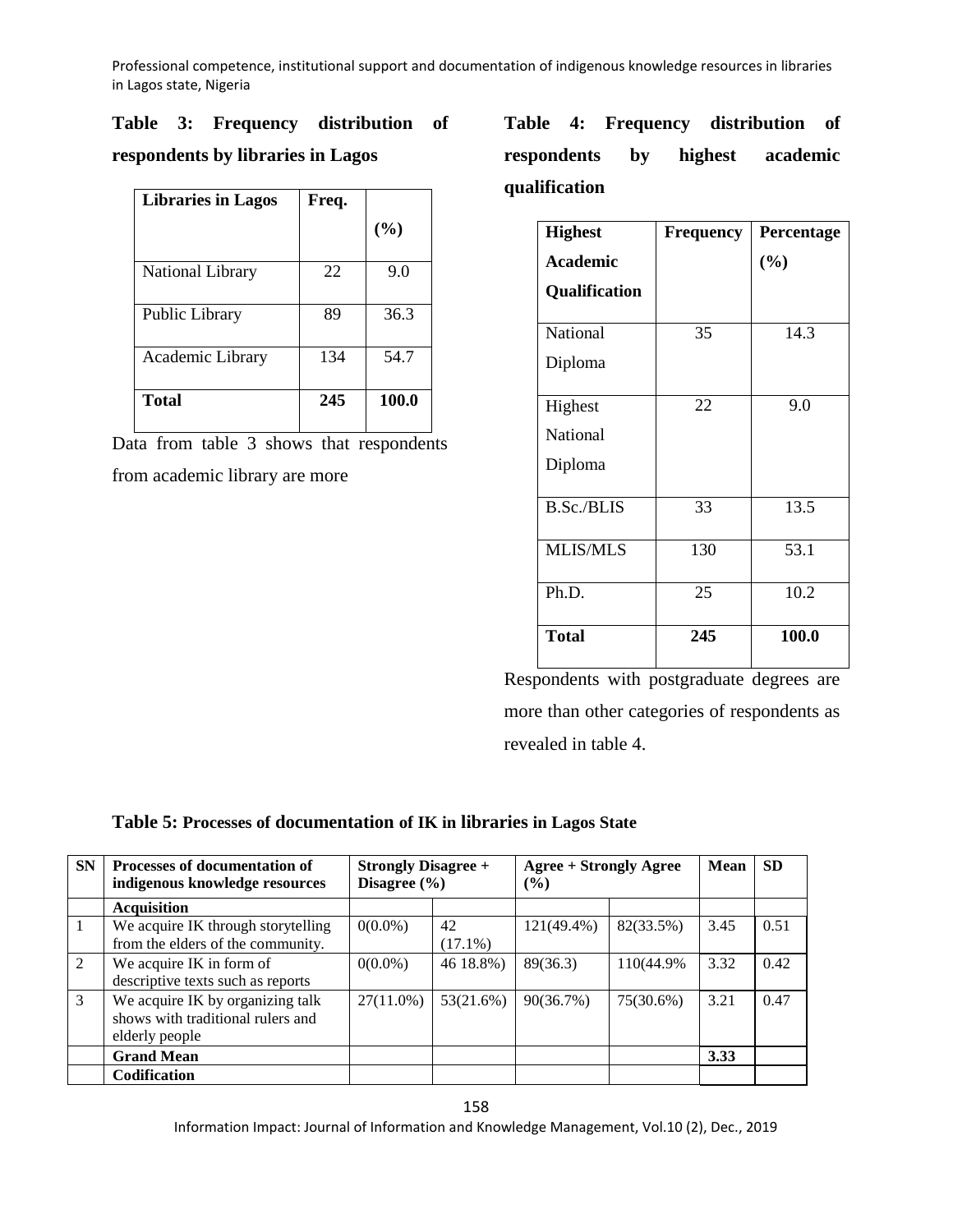| 14             | IK collected is preserved in boxes.<br><b>Grand Mean</b>        | $0(0.0\%)$  |             |               |               | 3.67 |      |
|----------------|-----------------------------------------------------------------|-------------|-------------|---------------|---------------|------|------|
|                |                                                                 |             | 34(13.9%)   | $108(44.1\%)$ | 103(42.0%)    | 3.63 | 0.57 |
| 13             | We preserve documented IK by<br>printing them on archival paper | $0(0.0\%)$  | 23(9.4%)    | 123(50.2%)    | 99(40.4%)     | 3.79 | 0.54 |
|                | <b>Preservation</b>                                             |             |             |               |               |      |      |
|                | <b>Grand Mean</b>                                               |             |             |               |               | 3.53 |      |
| 12             | IK collected are kept in display<br>shelve.                     | $0(0.0\%)$  | 70(28.6%)   | 96(39.2%)     | 79(32.2%)     | 3.48 | 0.55 |
| 11             | We store IK using archival<br>software.                         | $11(4.5\%)$ | 29(11.8%)   | 117(47.8%)    | 88(35.9%)     | 3.51 | 0.57 |
| 10             | IK collected is made available in<br>videos/CDs or DVD          | $0(0.0\%)$  | 9(3.7%)     | 121(49.4%)    | 115(46.9%)    | 3.61 | 0.61 |
|                | <b>Storage</b>                                                  |             |             |               |               |      |      |
|                | <b>Grand Mean</b>                                               |             |             |               |               | 3.67 |      |
| 9              | We organize IK by indexing.                                     | $0(0.0\%)$  | $21(8.6\%)$ | 183(74.7%)    | 41(16.7%)     | 3.57 | 0.57 |
| 8              | We organize IK through<br>accessioning.                         | $0(0.0\%)$  | $16(6.5\%)$ | 104(42.4%)    | 125(51.0%)    | 3.65 | 0.59 |
| $\overline{7}$ | We edit IK collected during talk<br>shows by using software     | $0(0.0\%)$  | 14 (5.7%)   | 125(51.0%)    | $106(43.3\%)$ | 3.69 | 0.54 |
|                | Organization                                                    |             |             |               |               |      |      |
|                | <b>Grand Mean</b>                                               |             |             |               |               | 3.27 |      |
| 6              | We codify IK by printing out on<br>paper.                       | $0(0.0\%)$  | $48(9.6\%)$ | $111(45.3\%)$ | 86(35.1%)     | 3.02 | 0.51 |
|                | computer system.                                                |             |             |               |               |      |      |
| 5              | interview of resource person.<br>We codify IK by typing into    | $0(0.0\%)$  | $14(5.7\%)$ | 172(70.2%)    | $59(24.1\%)$  | 3.27 | 0.49 |
| $\overline{4}$ | We codify IK by recording                                       | $0(0.0\%)$  | 28(11.4%)   | 106(43.3%)    | $111(45.3\%)$ | 3.51 | 0.54 |

Source: Field Survey Result, 2019

Table 5 presents result on the processes of documentation of IK resources in libraries in Lagos State. On the processes of documentation of IK resources, result shows that respondents agree that they acquire IK through storytelling from the elders of the community (203, 82.9%;  $\bar{x} = 3.45$ , SD= 0.51). This finding supports the view of Christopher (2015) who found that librarians documenting IK by recording into audiotapes and publishing it into books or journals can facilitate preservation of IK and increased accessibility. On codification of

documentation of IK, result shows that respondents agree that they codify IK by recording interview of resource person (231, 94.3%;  $\bar{x} = 3.27$ , SD= 0.49). This finding supports Abioye, Zaid and Egberongbe's, (2011) study which reported that IK resources could be stored in local communities, databases, card catalogues, books, journals and other written documents, audiovisuals and museums; as well as Ngulube., Dube, and Mhlongo's (2015) that reported codification of IK into print and electronic formats of both audio

159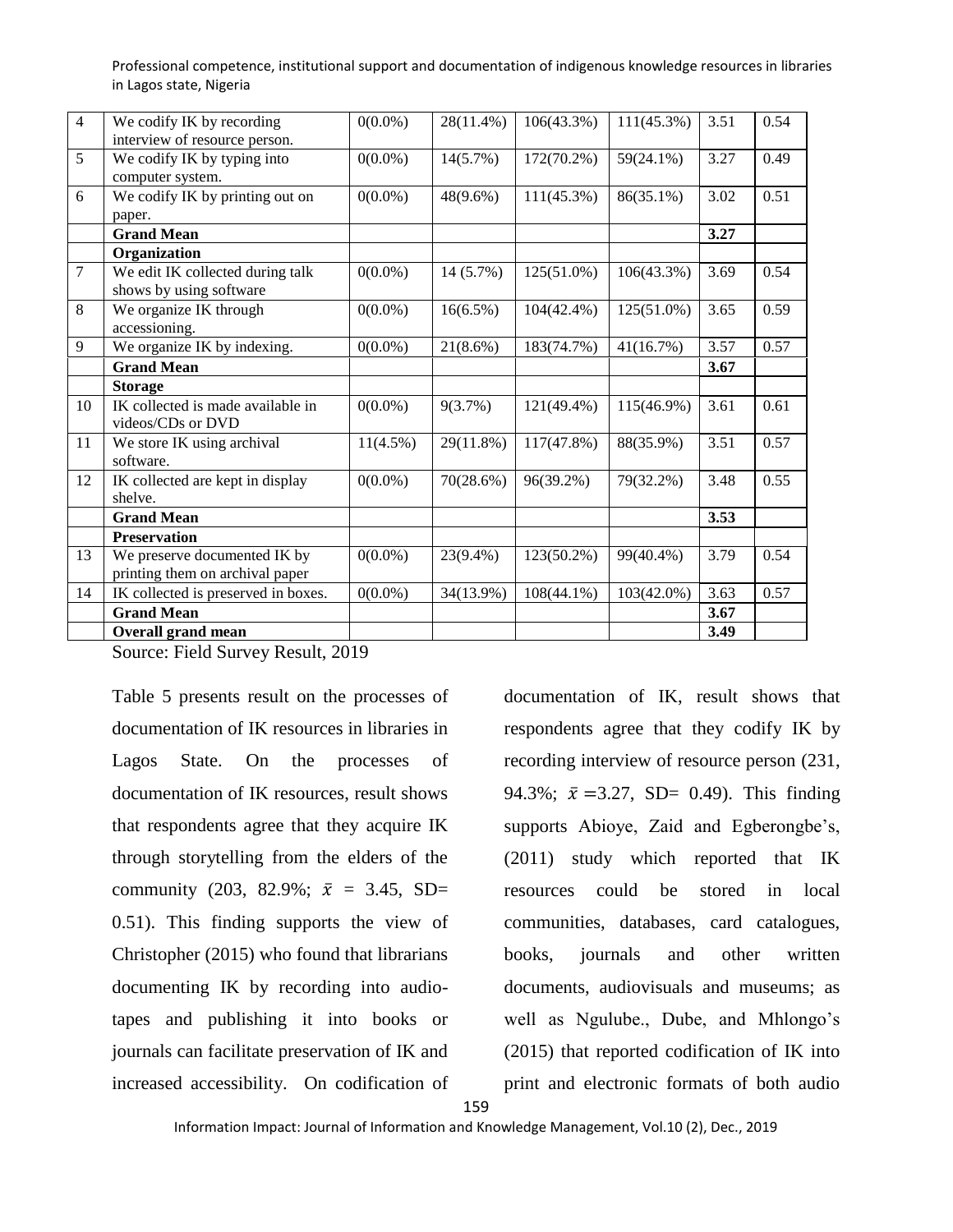and video as processes of documenting IK resources to make it widely accessible through the global information infrastructure. On organization of documentation of IK, result shows that respondents agree that they edit IK collected during talk shows by using software (231, 94.3%;  $\bar{x} = 3.69$ , SD= 0.54). This finding corroborated with that of Onyango (2014) which reported that IK that has been collected, recorded or documented must be properly organized for easy retrieval and use. Hence, codification, acquisition, organization, storage and preservation were established as processes of documentation of IK in libraries in Lagos State.

| $\overline{\text{S/N}}$ | Professional competence for documentation of IK                                                 |        | <b>Strongly Disagree +</b><br>Disagree $(\% )$ |           | <b>Agree + Strongly Agree</b><br>$($ %) | Mean | <b>SD</b> |
|-------------------------|-------------------------------------------------------------------------------------------------|--------|------------------------------------------------|-----------|-----------------------------------------|------|-----------|
| $\mathbf{1}$            | I have the ability to index indigenous knowledge                                                | 0(0.0) | 4(1.6)                                         | 47(19.2)  | 194(79.2)                               | 3.78 | 0.45      |
| $\overline{2}$          | I can accession indigenous knowledge materials.                                                 | 0(0.0) | 4(1.6)                                         | 58(23.7)  | 183(74.7)                               | 3.73 | 0.48      |
| 3                       | My educational qualification supports effective<br>collation of IK                              | 0(0.0) | 1(0.4)                                         | 65(26.5)  | 179(73.1)                               | 3.73 | 0.45      |
| $\overline{4}$          | I can locate the original sources of indigenous<br>knowledge.                                   | 0(0.0) | 2(0.8)                                         | 74(30.2)  | 169(69.0)                               | 3.68 | 0.48      |
| 5                       | I am able to source for IK from the local<br>communities.                                       | 0(0.0) | 11(4.5)                                        | 71(29.0)  | 163(66.5)                               | 3.62 | 0.57      |
| 6                       | My understanding of IK enhances my ability to<br>edit/interpretation indigenous knowledge data. | 0(0.0) | 5(2.0)                                         | 86(35.1)  | 154(62.9)                               | 3.61 | 0.52      |
| 7                       | I have the skill to organize documented<br>indigenous knowledge for easy retrieval.             | 0(0.0) | 1(0.4)                                         | 110(44.9) | 134(54.7)                               | 3.54 | 0.50      |
| $\overline{8}$          | My mastery of ICTs enhances codification of IK.                                                 | 0(0.0) | 5(2.0)                                         | 106(43.3) | 134(54.7)                               | 3.53 | 0.54      |
| 9                       | My knowledge of ICT facilitates preservation of<br>IK in digital format.                        | 0(0.0) | 5(2.0)                                         | 104(42.4) | 136(55.5)                               | 3.53 | 0.53      |
|                         | <b>Grand Mean</b>                                                                               |        |                                                |           |                                         | 3.62 |           |

Source: Field Survey Result, 2019

Table 6 shows the results of the professional competence for documentation of IK in the libraries. The result reveals that respondents agree that they have the ability to index

indigenous knowledge,  $(241, 98.4\%; \bar{x} = 3.78,$ SD= 0.45) meaning that their educational qualification is being considered as an important contributor towards effective

160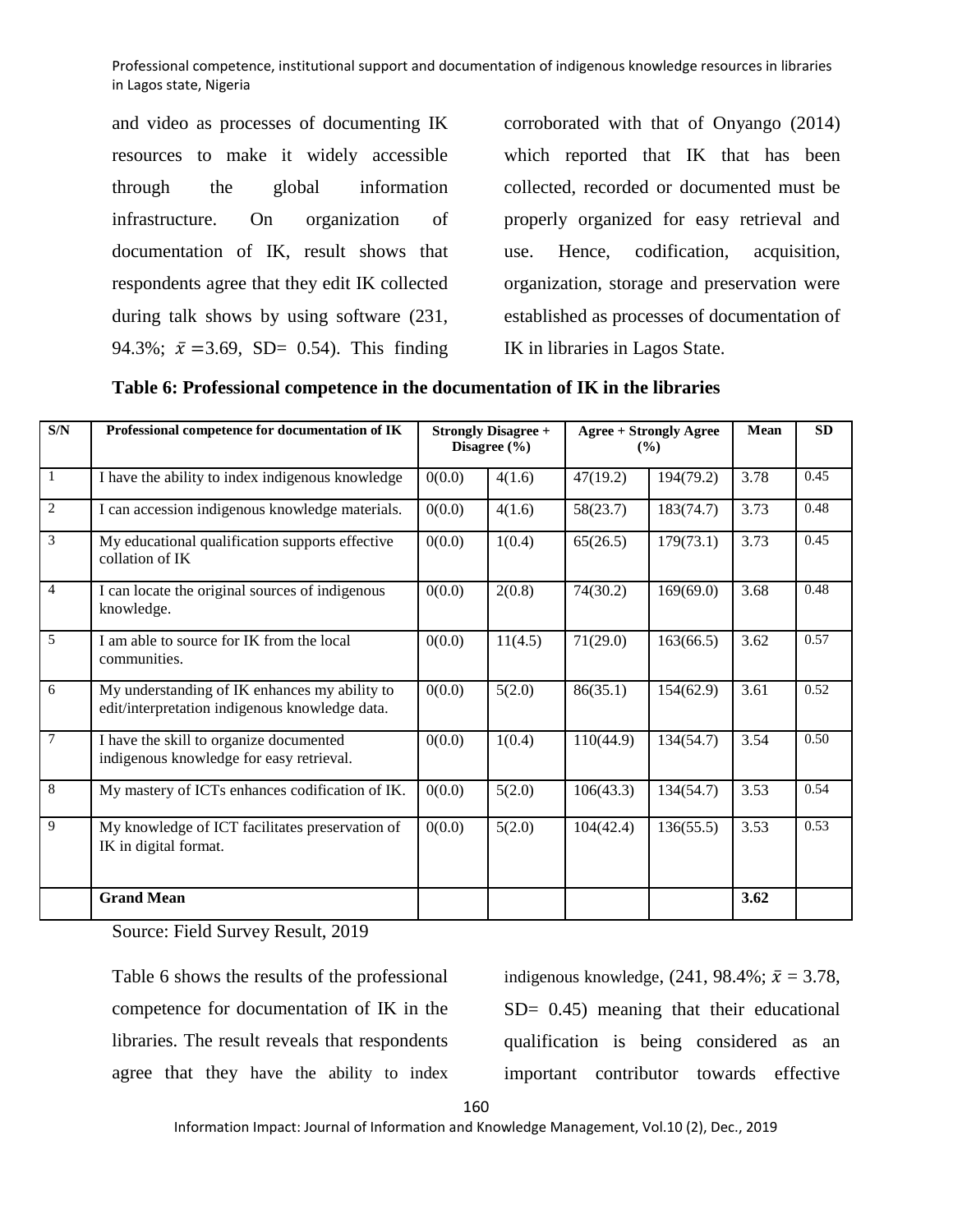indexing of IK. The finding is also in line with Brauer and Dymitrow's (2014) opinion that educational qualification ensures better literacy rate, skills which is in other word intellectual functioning and knowledge that are not easily acquired and not widely held. Findings revealed that respondents agree that they can accession indigenous knowledge materials (241, 98.4%;  $\bar{x}$  = 3.73, SD= 0.48). Result shows that respondents agree that their educational qualification support effective collation of IK (244, 99.6%;  $\bar{x} = 3.73, 0.45$ ). This implies that educational qualification ensures successful accomplishment in terms of collation of IK documentation. This finding corroborates the result from David, Johnson, Ehrlinger and Kruger's (2013) study which reported that the librarians' professional competence should include educational qualification,

understanding the source of IK, possession of knowledge of IK documentation and Information and Communication Technology (ICT) skills. The result also revealed that the respondents agree that they can locate the original sources of indigenous knowledge (243, 99.2%;  $\bar{x} = 3.68$ , SD= 0.48). The finding is also in line with Abotalebi and Biglu's (2017) opinion which states that the capacity to the progressed professional competencies is taken from training and education. The implication to be drawn from this interpretation is that professional competence for proper documentation of indigenous knowledge in the libraries in Lagos State includes educational qualification, understanding the source and types of IK, possession of knowledge of IK by the librarians and adequate knowledge and skills of ICT.

| S/N            | <b>Institutional Support</b>                                                             | <b>Strongly Disagree</b> |         | <b>Agree + Strongly Agree</b> |           | Mean | <b>SD</b> |
|----------------|------------------------------------------------------------------------------------------|--------------------------|---------|-------------------------------|-----------|------|-----------|
|                |                                                                                          | Disagree $(\% )$<br>$+$  |         | (%)                           |           |      |           |
| $\overline{1}$ | My institution disburses fund for<br>documentation of IK                                 | 0(0.0)                   | 5(2.0)  | 86(35.1)                      | 154(62.9) | 3.61 | 0.52      |
| 2              | My institution provides adequate resources<br>for documentation of IK                    | 0(0.0)                   | 1(0.4)  | 110(44.9)                     | 134(54.7) | 3.54 | 0.50      |
| 3              | My institution provides an endowment for<br>documentation of IK                          | 0(0.0)                   | 5(2.0)  | 106(43.3)                     | 134(54.7) | 3.53 | 0.54      |
| $\overline{4}$ | My Institution encourages librarians through<br>incentive measures for IK documentation. | 0(0.0)                   | 11(4.5) | 71(29.0)                      | 163(66.5) | 3.62 | 0.57      |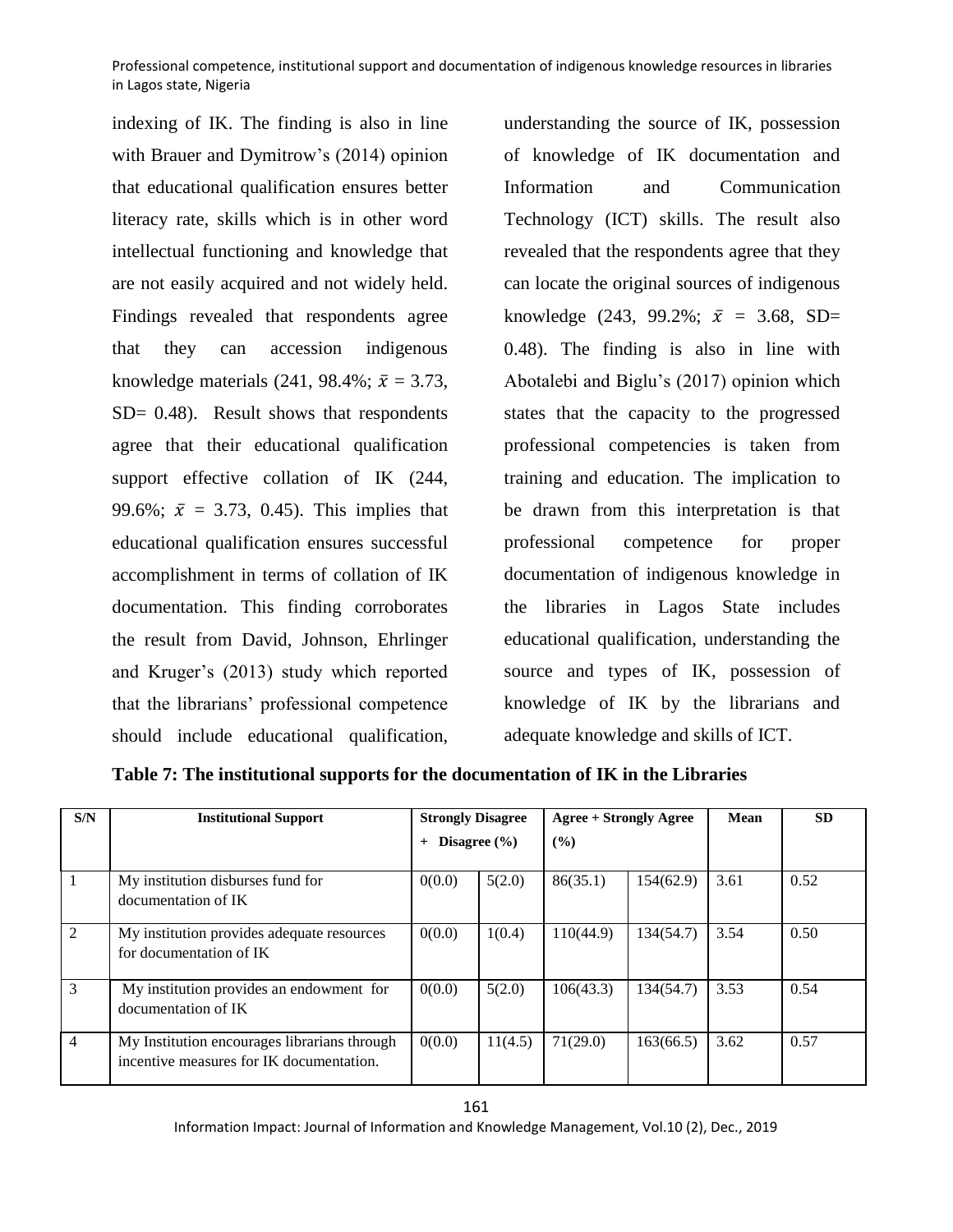|    | <b>Grand Mean</b>                                                                                           |        |        |           |           | 3.62 |      |
|----|-------------------------------------------------------------------------------------------------------------|--------|--------|-----------|-----------|------|------|
| 10 | Information Technology (IT) training from<br>my institution enhances my skill of<br>documentation of IK.    | 0(0.0) | 1(0.4) | 65(26.5)  | 179(73.1) | 3.73 | 0.48 |
| 9  | Institutions' Staff training/development is a<br>crucial element in documentation of IK                     | 0(0.0) | 4(1.6) | 47(19.2)  | 194(79.2) | 3.78 | 0.45 |
| 8  | Training/ development exists for IK<br>documentation in my institution                                      | 0(0.0) | 4(1.6) | 58(23.7)  | 183(74.7) | 3.73 | 0.48 |
| 7  | There is policy on library collection that<br>supports acquisition of IK.                                   | 0(0.0) | 5(2.0) | 104(42.4) | 136(55.5) | 3.53 | 0.53 |
| 6  | My institution includes the library<br>management in formulation of institutional<br>policy                 | 0(0.0) | 3(2.0) | 104(42.4) | 104(53.5) | 3.49 | 0.57 |
| 5  | Supports received by parent institution<br>contribute to degree of my commitment in<br>documentation of IK. | 0(0.0) | 2(0.8) | 74(30.2)  | 169(69.0) | 3.68 | 0.48 |

Source: Field Survey Result, 2019

Table 7 presented results on the institutional support for documentation of IK in the libraries. The result shows that respondents agree that their institution disburses fund for documentation of IK (240, 97.0%;  $\bar{x}$ =3.61, SD= 0.52). Result also shows that respondents agree that their institution provides adequate resources for documentation of IK (244, 99.6%;  $\bar{x} = 3.54$ , SD= 0.50). The result reveals that respondents agree that their institution provides an endowment for documentation of IK (240, 98.0%;  $\bar{x} = 3.53$ , SD= 0.54). Result shows that respondents agree that their Institution encourage librarians through

incentive measures for IK documentation  $(234, 95.5\%; \bar{x} = 3.62, SD = 0.57)$ . Findings revealed that respondents agree that supports received by their parent institution contributes to degree of their commitment in documentation of IK. (238, 99.2%;  $\bar{x} = 3.62$ ,  $SD = 0.48$ ). The result of the finding agree with the opinion of Nwibere's (2014) that motivation is a human psychological characteristic that contributes to a person's degree of commitment to work. The finding also corroborates the report of Ahmed and Nwalo (2013) who recognizes that adequacy of fund is needed for provision of qualitative and quantitative information materials, staff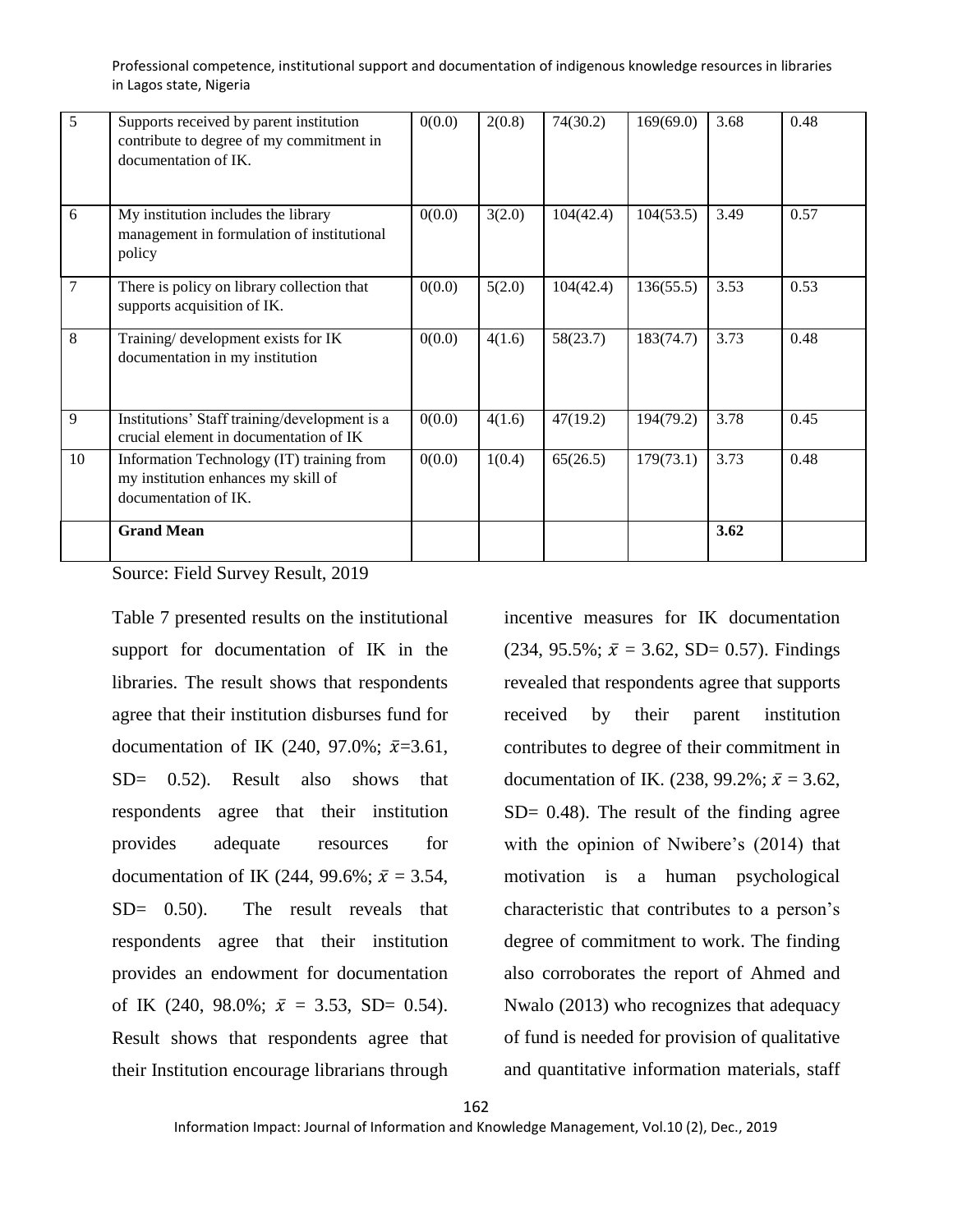and other facilities to enhance the sustainability of departmental/faculty libraries in Nigerian Universities. The finding shows that librarians agree that training/ development exists for IK documentation in their institution, Information Technology (IT) training from the parent institution enhances my skill of documentation of IK. This finding is in consonance with the study of Urban's (2013) which emphasized that the excellence of academic library and other types of libraries depends on the quality of its institutional support in terms of library personnel, motivation and staff development. The implication to be drawn from this result is that institutional supports for documentation of indigenous knowledge in the libraries surveyed across Lagos State were funding, motivation, facilitative policy, staff development/training.

## **Conclusion**

Documentation of indigenous knowledge is essential in promoting nature and it is meaningful for library users and society because it reveals the usefulness of IK resources. The documentation of IK depends on the professional competence of the librarians in terms of educational qualification, understanding the source and type of IK, possession of knowledge of IK,

knowledge of ICT skills, among others while the institutional support is basically on funding, motivation, facilitating policy and staff development. Furthermore, professional competence and institutional support provides template for better understanding of IK which have influence on documentation of IK.

# **Recommendations**

Based on the findings from the study, the following recommendations are offered:

- 1. Professional competence had been identified as a potent factor that influences proper documentation of IK in libraries in Lagos State, library management should make more provision for regular training and retraining of librarians to improve the current achievements recorded in documentation of IK;
- 2. Adequate institutional support in terms of capacity building on ICT infrastructure, motivation of staff, adequate funding of the library and staff development/training should be improved upon and given more attention by both the parent institution and library management;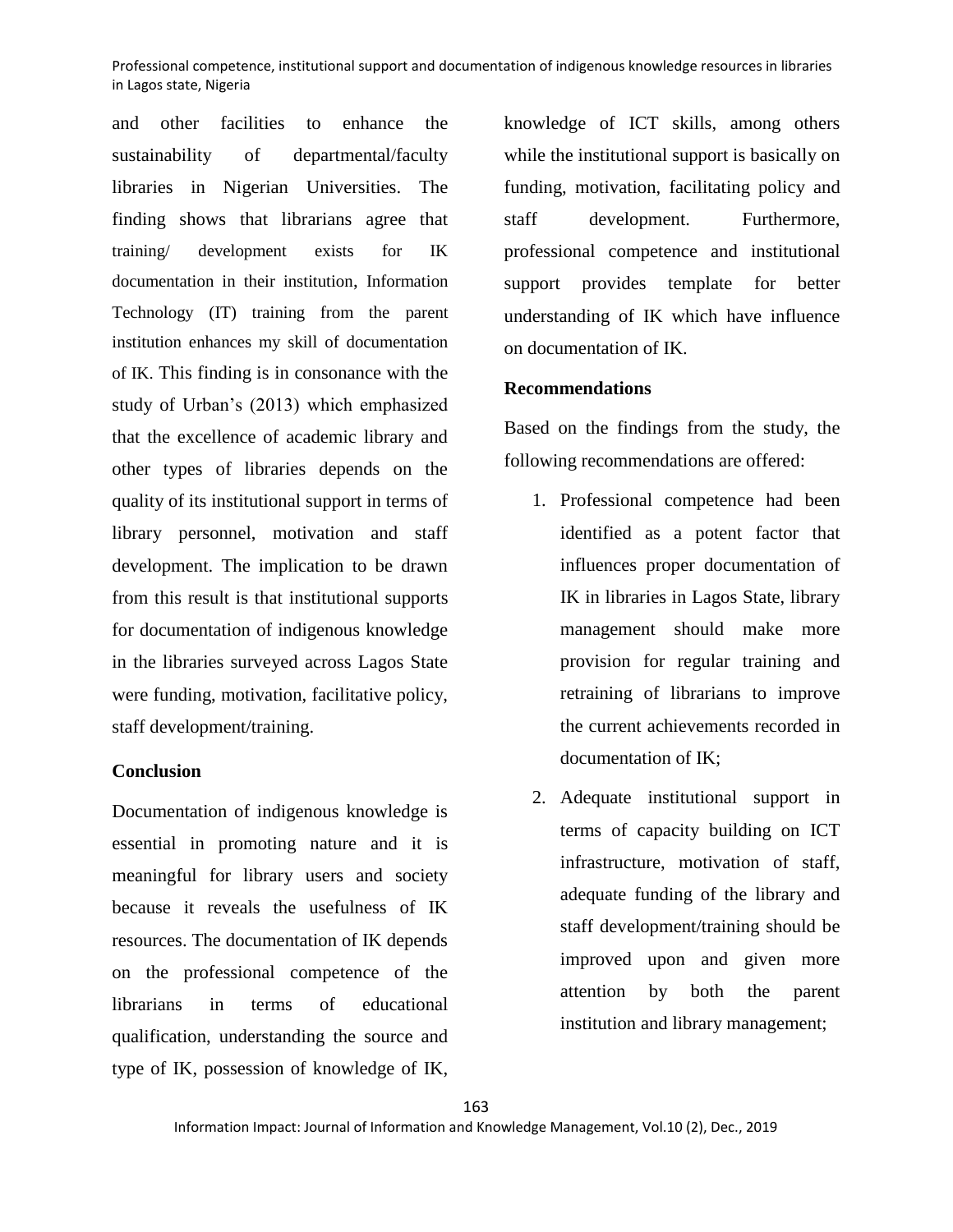- 3. Technology has been revolutionizing every sector of human endeavor including libraries by bringing in efficiency and effectiveness into their operations and activities, hence, the existing technologies for adequate and proper documentation of IK should receive more attention by the management of libraries in Lagos State, Nigeria; and
- 4. The current developments in documentation of IK have been as a result of the existing facilitative policy which is hereby recommended for improvement to include other librarians apart from the library management in formulation of institutional policy.

# **References**

- Abioye, A., Zaid, Y., & Egberongbe, H. S. (2011). *Documenting and disseminating agricultural indigenous knowledge for sustainable food security: The efforts of agricultural research libraries in Nigeria.* Meeting of 78 information systems for indigenous knowledge in agriculture. Accessed online at http://conference.ifla.org/pastwlic/2011/78-abioye-en.pdf on  $28<sup>th</sup>$ July 2018
- Abotalebi, P., & Biglu, M. H. (2017). Identification of Competencies for

Professional Staff of Academic Medical Libraries in Iran. *Open Access Library Journal*. Accessed online at a state at a state at a state and a state at a state and a state at a state at a state at a state at  $\alpha$ [https://www.researchgate.net/publicat](https://www.researchgate.net/publication/317358422) [ion/317358422](https://www.researchgate.net/publication/317358422) on 30th July 2018.

- Adeyemo, A. A. & Adebayo, J. O. (2017). Documentation and dissemination of indigenous knowledge by library personnel in selected research institutes in Nigeria. *Library philosophy and practice (e-journal)*. Accessed online at [https://digitalcommons.unl.edu/libphil](https://digitalcommons.unl.edu/libphilprac/1628) [prac/1628](https://digitalcommons.unl.edu/libphilprac/1628) on the 10th July, 2018.
- Ahmed, A. O. & Nwalo, K. I. N. (2013). Fund allocation as a correlate of sustainability of departmental libraries in Nigerian Universities, *Library Philosophy and Practice (ejournal).* 936-951.
- Anyira, I., Onoriode, O.K., & Nwabueze, A. (2010). The Role of Libraries in the Preservation and Accessibility of Indigenous Knowledge in the Niger Delta Region of Nigeria. *Library Philosophy and Practice* Accessed online at: http://digitalcommons.unl.edu/cgi/vie wcontent.cgi?article=1400&context=l ibphilprac, on  $24<sup>th</sup>$  October, 2018.
- Brauer, R., & Dymitrow, M. (2014). *Quality of life in rural areas: A topic for the rural development policy?* Nicolaus: Copernicus University Press.

164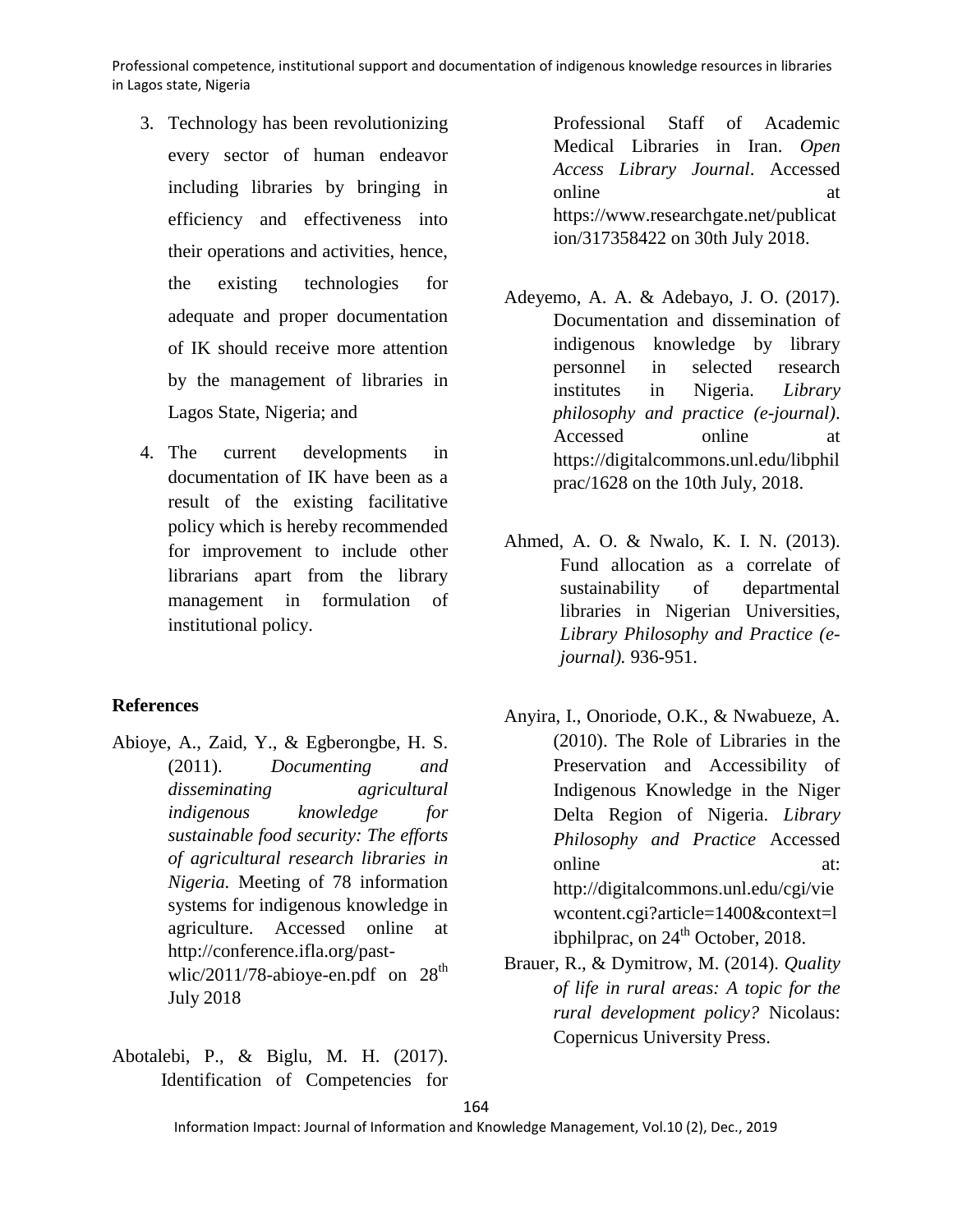- Christopher, O. O. (2015). Indigenous knowledge storage and access for cultural continuity: the role of the library in Nigeria. *International Journal of Innovative and Applied Research*, 3(1): 59- 63. 17
- Choi, Y., & Rasmussen, E. (2006). What is needed to educate future digital librarians*. D-Lib Magazine*.12(9). Accessed online: http://www.dlib.org/dlib/september06/ choi/09choi.html on  $2<sup>nd</sup>$  November, 2018.
- Karhumaki, M. (2015). Competence assessment and competence development. *Turku University of Applied Sciences Thesis.* Accessed on line on  $2<sup>nd</sup>$  August, 2018 at [https://www.theseus.fi/bitstream/handl](https://www.theseus.fi/bitstream/handle/10024/96689/Karhumaki_Markus.p) [e/10024/96689/Karhumaki\\_Markus.p.](https://www.theseus.fi/bitstream/handle/10024/96689/Karhumaki_Markus.p)
- Leheman, L. L. (2011). The Importance of Library Today and into Tomorrow. Accessed online  $27<sup>th</sup>$  August at [http://www.sensingarchitecture.com.](http://www.sensingarchitecture.com/)
- Mahalik, P.R and Mahapara, R.K (2010) Documenting indigenous traditional knowledge In Odisha. *Orissa Review*  May-June-2010: 100-115.
- Morris, B. 2010. Indigenous knowledge. *Society of Malawi Journal.* 63(1):1-9.
- Ngulube, P. (2002). Managing and preserving indigenous knowledge in

the knowledge management era: challenges and opportunities for information professionals. *Information Development* 18(2) 95– 100.

- Ngulube, P., Dube, L. & Mhlongo, M, (2015). Towards a cartography of indigenous knowledge system in library and information science training and education in anglophone Eastern and Southern Africa. *Indilinga- African Journal of Indigenous Knowledge System,* 14(2), 145-165.
- Nnadozie, C.O. (2013). Determination of indigenous knowledge in rural communities in transition Nigeria libraries. *Journal of the Nigeria library Association,* 46 (1) 46- 66.
- Nwibere, B. H. (2014). Interactive relationship between job involvement, job satisfaction, organizational citizenship behavior and organizational commitment in Nigeria Universities. *International Journal of Management and Sustainability.* 3(6), 321-340.
- Okoye, M. O. (2013). Assessment of Competencies of Professional Librarians in Nigeria. *Library Philosophy and Practice (e-journal)*. 979. Accessed online at [http://digitalcommons.unl.edu/libphilp](http://digitalcommons.unl.edu/libphilprac/979) [rac/979](http://digitalcommons.unl.edu/libphilprac/979) on 10th November, 2018.